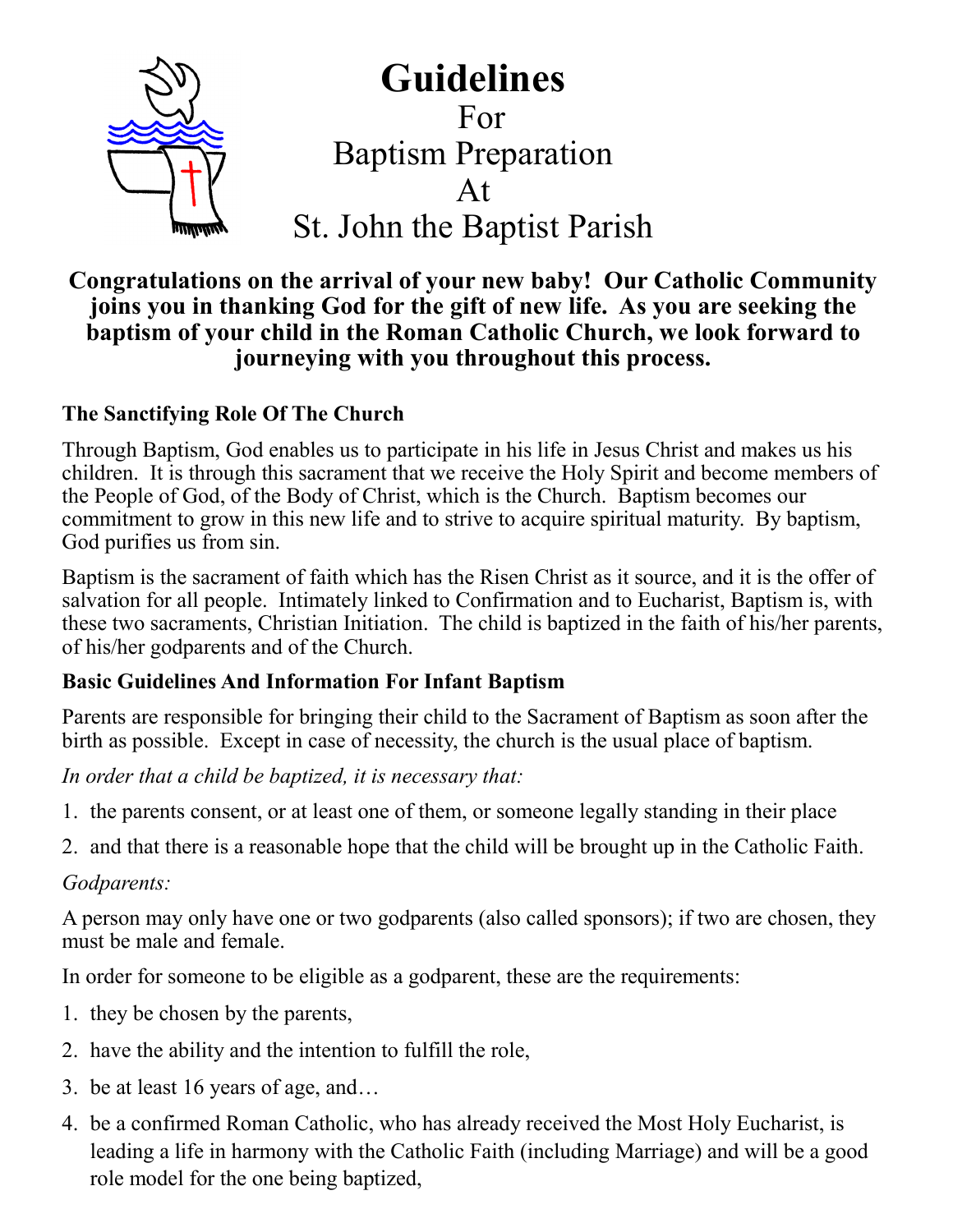- 5. and neither the father or the mother of the child.
- 6. A baptized person who belongs to another Christian community may be admitted only as a "Christian witness" (not a godparent) provided that there is at least one Roman Catholic godparent who fulfills the above criteria. A non-baptized person cannot be a witness.

#### **Baptismal Preparation in Our Parish**

In order to respect your request for the baptism of your child, you are invited to follow closely the stages of preparation offered below:

- 1. Come in to the parish office and express your desire to have your child baptized. You need to be a registered parishioner of St. John the Baptist Parish to attend the Preparation classes. Your family information will be taken then and you will be registered for the Baptism Preparation Classes.
- 2. After Mass one weekend, introduce yourself to the parish priest if you do not already know him personally.
- 3. Open yourself to the invitation to actively join the faith community of your parish. Regular attendance of the Holy Mass is recommended. It is a blessing for your family throughout your lives.
- 4. You will be required to attend three Baptismal Preparation classes. Godparents may attend as well if they choose. A \$50.00 registration fee will be payable at the time of registration. The classes are held on Wednesday evenings at 7pm in the Church Auditorium. The topics are:

Session One - A New Creation: The Mystery of Baptism

Session Two - Entering The Mystery: The Rite Explained

Session Three - Nurturing The Life Of Grace: A Call to Mission, and we will also do a rehearsal

5. You will also be required to attend:

The Presentation of the Parents at a weekend Holy Mass.

The Welcoming Ceremony (First Anointing) at a weekend Holy Mass

The Holy Mass and Baptism Celebration (Holy Mass at 10am and Baptism Celebration at 11:15am)

# **Other Information**

## *Are you living in a parish other than the one in which you wish to have your child baptized?*

You are required to take your Baptismal Preparation in the parish in which you reside and then receive a testimonial letter from your Parish Priest to have your child baptized in another parish. This requirement respects the reality that pastors normally have sacramental jurisdiction only over their own parishioners. Therefore, when one seeks a sacrament outside of one's parish, the proper pastor's permission is necessary. Furthermore, the invitation to connect with one's own proper parish first is founded on the hope that the faith-life of the family and of the one(s) to be baptized will be lived in community and not in isolation.